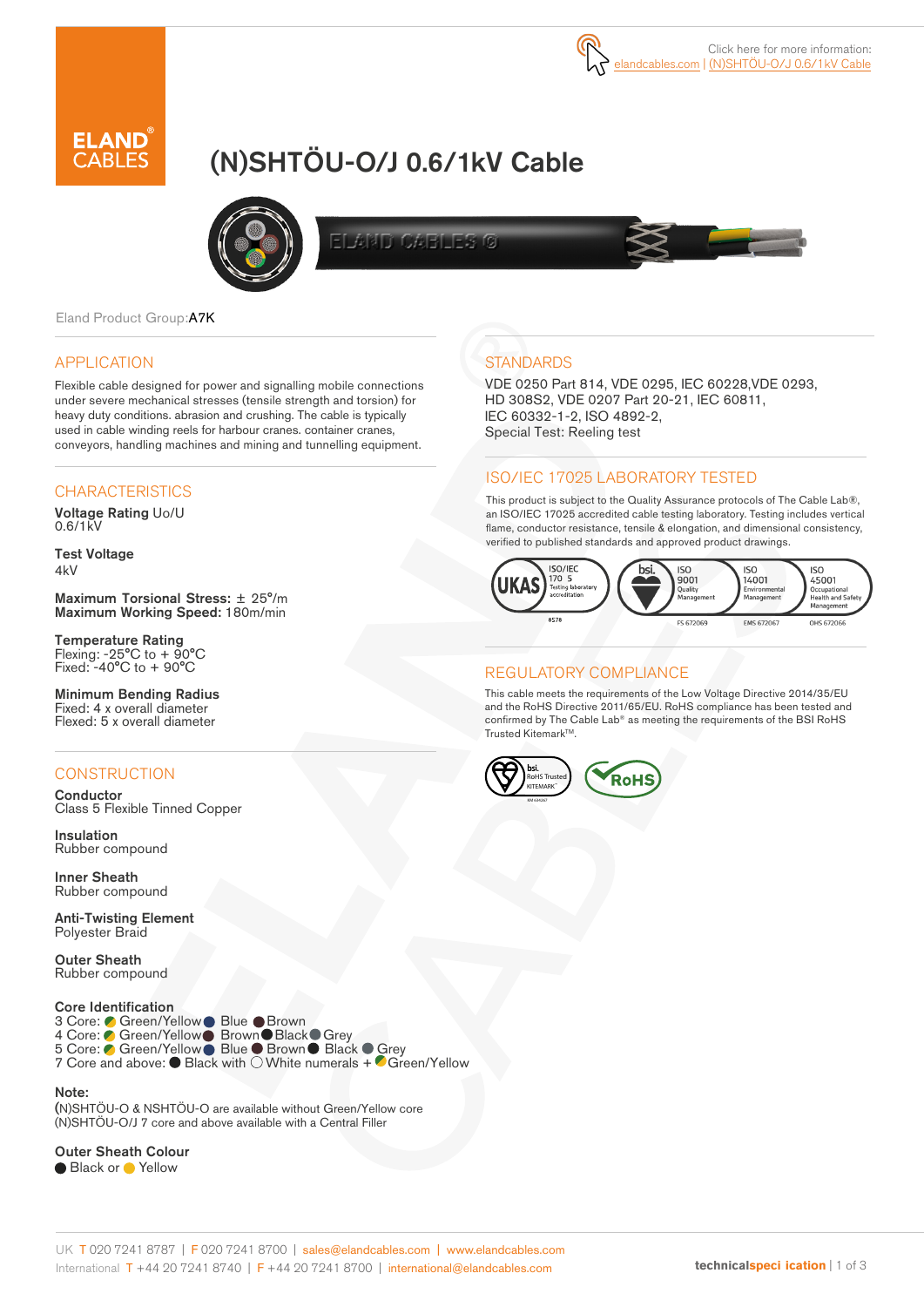# (N)SHTÖU-O/J DIMENSIONS

| ELAND PART NO. | NO. OF<br>CORES | NOMINAL CROSS<br>SECTIONAL AREA<br>mm <sup>2</sup> | NOMINAL DIAMETER<br>OF CONDUCTOR<br>mm | NOMINAL OVERALL<br><b>DIAMETER</b><br>mm | MAXIMUM TENSILE<br>LOAD<br>$\mathbb N$ | NOMINAL<br><b>WEIGHT</b><br>kg/km |
|----------------|-----------------|----------------------------------------------------|----------------------------------------|------------------------------------------|----------------------------------------|-----------------------------------|
| A7M3G0015YW    | 3G              | 1.5                                                | 1.5                                    | 14.3                                     | 135                                    | 270                               |
| A7M3G0025YW    | 3G              | 2.5                                                | 1.9                                    | 15.8                                     | 225                                    | 330                               |
| A7M3G0040YW    | 3G              | $\overline{4}$                                     | 2.4                                    | 17.5                                     | 360                                    | 420                               |
| A7M3G0060YW    | ЗG              | 6                                                  | 2.9                                    | 18.8                                     | 540                                    | 520                               |
| A7M3G010YW     | 3G              | 10                                                 | 3.8                                    | 22.4                                     | 900                                    | 750                               |
| A7M3G016YW     | 3G              | 16                                                 | 4.8                                    | 24.5                                     | 1440                                   | 970                               |
| A7M3G025YW     | 3G              | 25                                                 | 6.9                                    | 30.1                                     | 2250                                   | 1450                              |
| A7M3G035YW     | 3G              | 35                                                 | 7.8                                    | 32.7                                     | 3150                                   | 1890                              |
| A7M3G050YW     | 3G              | 50                                                 | 9.3                                    | 37.8                                     | 4500                                   | 2600                              |
| A7M3G070YW     | 3G              | 70                                                 | 11.1                                   | 41.9                                     | 6300                                   | 3340                              |
| A7M3G095YW     | 3G              | 95                                                 | 12.7                                   | 47.8                                     | 8550                                   | 4380                              |
| A7M3G120YW     | 3G              | 120                                                | 14.5                                   | 51.4                                     | 10800                                  | 5330                              |
| A7M3G150YW     | 3G              | 150                                                | 16.7                                   | 56.9                                     | 13500                                  | 6700                              |
| A7M3G185YW     | 3G              | 185                                                | 17.6                                   | 64.5                                     | 16650                                  | 8100                              |
| A7M3G240YW     | 3G              | 240                                                | 20.6                                   | 69.0                                     | 21600                                  | 10850                             |
| A7M03035YW     | $3 + 3G$        | $35 + 16$                                          | 7.8                                    | 32.6                                     | 3150                                   | 2100                              |
| A7M03050YW     | $3 + 3G$        | $50 + 25$                                          | 9.3                                    | 37.8                                     | 4500                                   | 2800                              |
| A7M03070YW     | $3 + 3G$        | $70 + 35$                                          | 11.1                                   | 41.9                                     | 6300                                   | 3790                              |
| A7M03095YW     | $3 + 3G$        | $95 + 50$                                          | 12.7                                   | 47.8                                     | 8550                                   | 4710                              |
| A7M03120YW     | $3 + 3G$        | $120 + 70$                                         | 14.5                                   | 51.4                                     | 10800                                  | 5840                              |
| A7M03150YW     | $3 + 3G$        | $150 + 70$                                         | 16.7                                   | 56.9                                     | 13500                                  | 7080                              |
| A7M03185YW     | $3 + 3G$        | $185 + 95$                                         | 17.6                                   | 64.5                                     | 16650                                  | 8940                              |
| A7M03240YW     | $3 + 3G$        | $240 + 120$                                        | 20.6                                   | 69.0                                     | 21600                                  | 11320                             |
| A7M4G0015YW    | 4G              | 1.5                                                | 1.5                                    | 15.1                                     | 180                                    | 300                               |
| A7M4G0025YW    | 4G              | 2.5                                                | 1.9                                    | 17.2                                     | 300                                    | 400                               |
| A7M4G0040YW    | 4G              | 4                                                  | 2.4                                    | 18.7                                     | 480                                    | 500                               |
| A7M4G0060YW    | 4G              | 6                                                  | 2.9                                    | 20.1                                     | 720                                    | 620                               |
| A7M4G010YW     | 4G              | 10                                                 | 3.8                                    | 24.0                                     | 1200                                   | 890                               |
| A7M4G016YW     | 4G              | 16                                                 | 4.8                                    | 26.0                                     | 1920                                   | 1170                              |
| A7M4G025YW     | 4G              | 25                                                 | 6.9                                    | 33.2                                     | 3000                                   | 1900                              |
| A7M4G035YW     | 4G              | 35                                                 | 7.8                                    | 35.4                                     | 4200                                   | 2340                              |
| A7M4G050YW     | 4G              | 50                                                 | 9.3                                    | 41.5                                     | 6000                                   | 3250                              |
| A7M4G070YW     | 4G              | 70                                                 | 11.1                                   | 45.7                                     | 8400                                   | 4180                              |
| A7M4G095YW     | 4G              | 95                                                 | 12.7                                   | 52.1                                     | 11400                                  | 5500                              |
| A7M4G120YW     | 4G              | 120                                                | 14.5                                   | 58.0                                     | 14400                                  | 6950                              |
| A7M4G150YW     | 4G              | 150                                                | 16.7                                   | 64.6                                     | 18000                                  | 8570                              |
| A7M4G185YW     | 4G              | 185                                                | 17.6                                   | 69.4                                     | 22200                                  | 10160                             |
| A7M5G0015YW    | 5G              | 1.5                                                | 1.5                                    | 16.0                                     | 225                                    | 350                               |
| A7M5G0025YW    | $5G$            | 2.5                                                | 1.9                                    | 18.3                                     | 375                                    | 460                               |
| A7M5G0040YW    | $5\mathrm{G}$   | $\overline{4}$                                     | 2.4                                    | 19.9                                     | 600                                    | 580                               |
| A7M5G0060YW    | 5G              | $6\,$                                              | 2.9                                    | 22.3                                     | 900                                    | 750                               |
| A7M5G010YW     | 5G              | 10                                                 | 3.8                                    | 25.8                                     | 1500                                   | 1060                              |
| A7M5G016YW     | $5G$            | 16                                                 | 4.8                                    | 28.0                                     | 2400                                   | 1410                              |
| A7M5G025YW     | 5G              | 25                                                 | 6.9                                    | 36.0                                     | 3750                                   | 2290                              |
| A7M5G035YW     | 5G              | 35                                                 | 7.8                                    | 39.8                                     | 5250                                   | 2940                              |
| A7M5G050YW     | 5G              | 50                                                 | 9.3                                    | 45.0                                     | 7500                                   | 3940                              |
| A7M5G070YW     | $5G$            | 70                                                 | 11.1                                   | $51.5$                                   | 10500                                  | 5300                              |